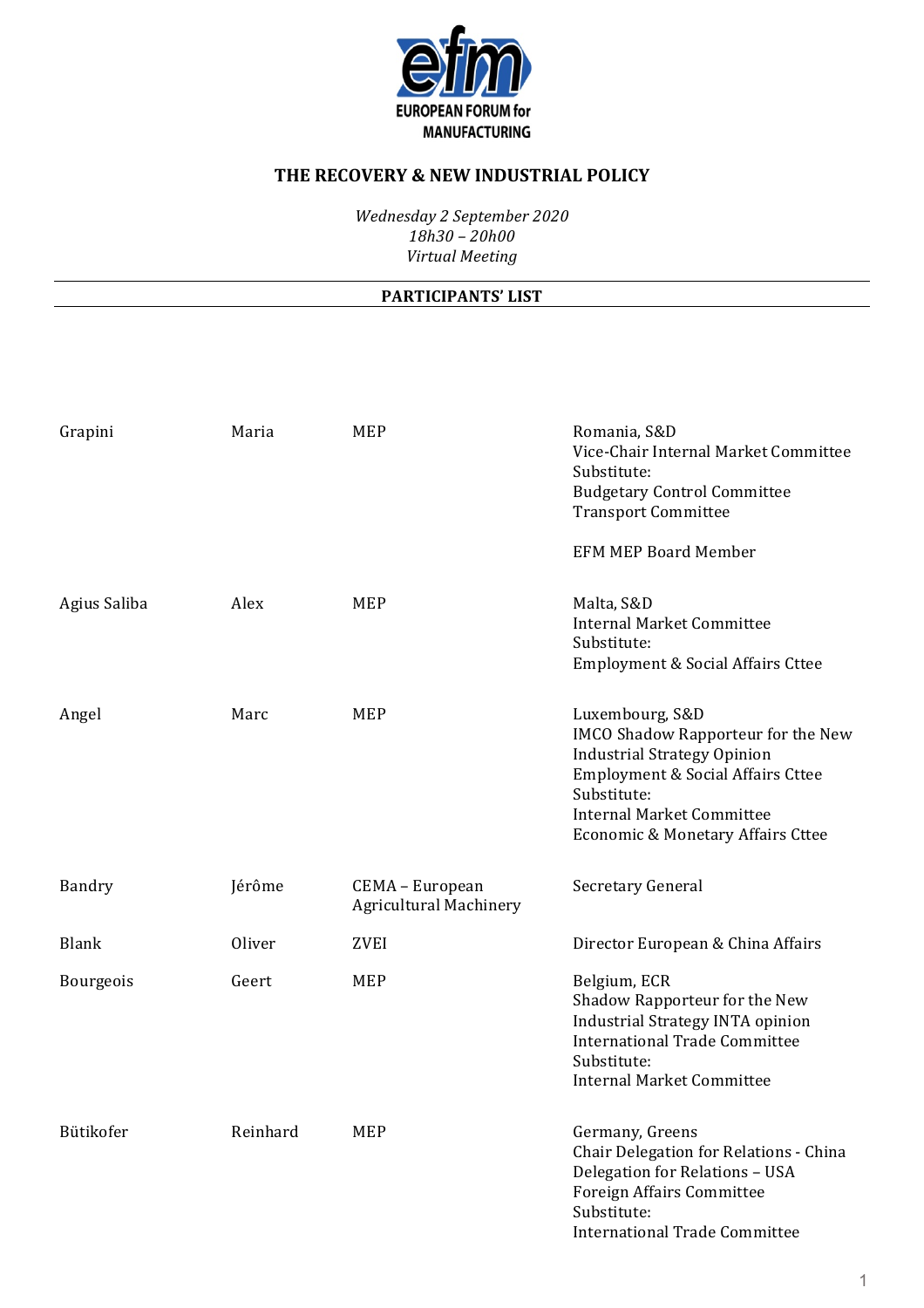

*Wednesday 2 September 2020 18h30 – 20h00 Virtual Meeting*

#### **PARTICIPANTS' LIST**

EFM MEP Board Member

| Carvalho          | Maria      | <b>MEP</b>                          | Portugal, EPP<br>Industry, Research & Energy Cttee<br>Delegation for Relations - USA<br>Substitute:<br><b>Internal Market Committee</b> |
|-------------------|------------|-------------------------------------|-----------------------------------------------------------------------------------------------------------------------------------------|
| De Vries          | Sigrid     | <b>CLEPA</b>                        | Secretary General                                                                                                                       |
| Del Castillo Vera | Pilar      | <b>MEP</b>                          | Spain, EPP<br>Industry, Research & Energy Cttee<br>Substitute:<br><b>Internal Market Committee</b>                                      |
| Deprez            | Bertrand   | Schneider Electric                  | Vice President EU Government Affairs.                                                                                                   |
| Ehler             | Christian  | <b>MEP</b>                          | Germany, EPP<br>Industry, Research and Energy Cttee<br>Delegation for Relations - USA                                                   |
| Falcioni          | Paolo      | <b>APPLiA</b>                       | Director General                                                                                                                        |
| Fell              | Antony     | European Forum for<br>Manufacturing | Secretary General                                                                                                                       |
| Gattiglio         | Francesco  | <b>EUROBAT</b>                      | Director EU Affairs & Policy                                                                                                            |
| Gozi              | Sandro     | <b>MEP</b>                          | France, Renew Europe<br><b>Internal Market Committee</b>                                                                                |
| Grudler           | Christophe | <b>MEP</b>                          | France, Renew Europe<br>Industry, Research & Energy<br>Committee<br>Shadow Rapporteur on A New<br><b>Industrial Strategy for Europe</b> |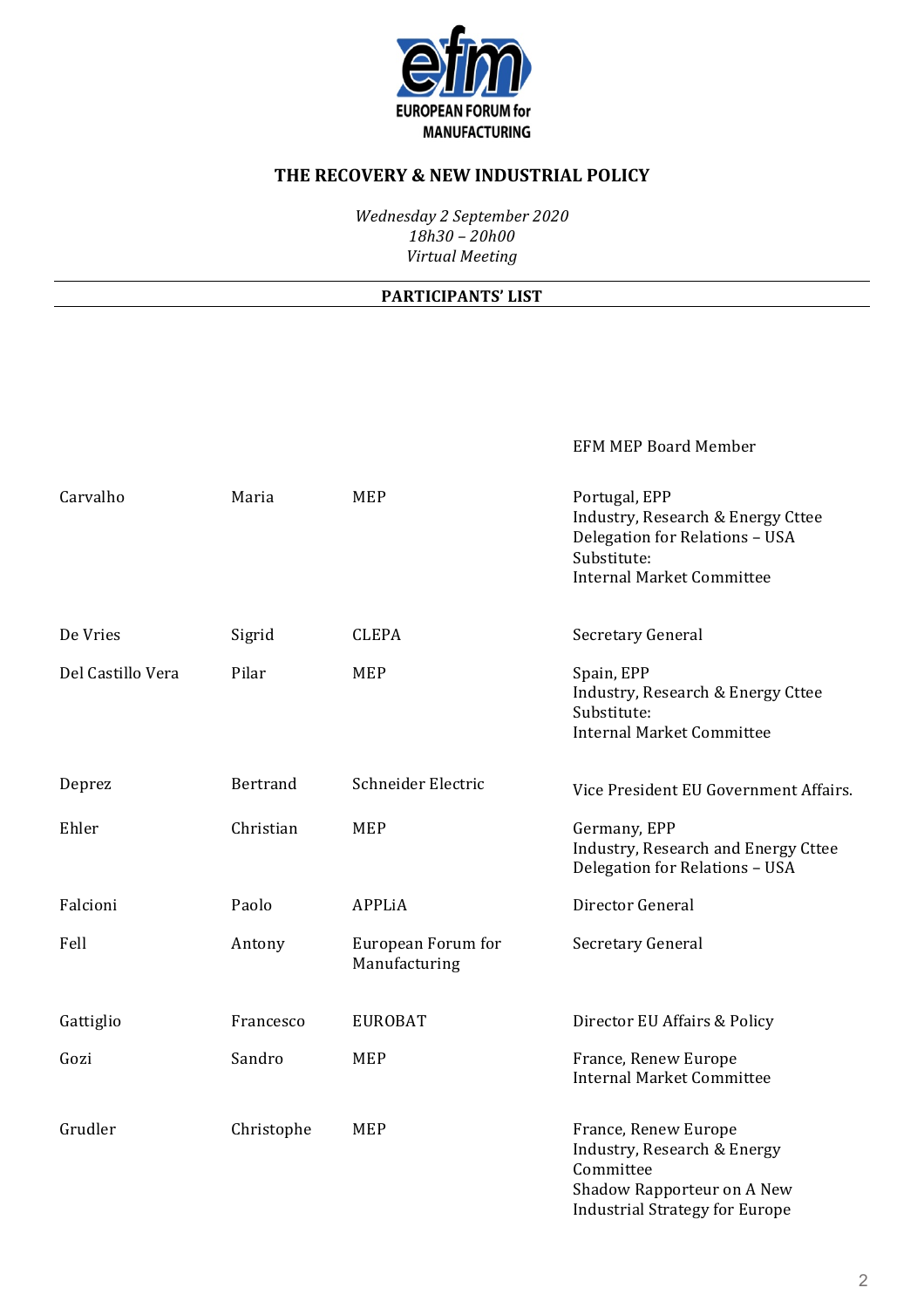

*Wednesday 2 September 2020 18h30 – 20h00 Virtual Meeting*

### **PARTICIPANTS' LIST**

| Hamill         | Claudia  | European Forum for<br>Manufacturing                | Senior Adviser                                                                                              |
|----------------|----------|----------------------------------------------------|-------------------------------------------------------------------------------------------------------------|
| Jamka          | Monika   | <b>European Commission</b>                         | Policy Officer - Industrial policy and<br><b>Innovation - DG GROW</b>                                       |
| Jarman         | Hywel    | <b>EUROBAT</b>                                     | Director Communications - ILA                                                                               |
| Knotek         | Ondřej   | MEP                                                | Renew Europe, Czech Republic                                                                                |
| Kredler        | Dennis   | <b>DOW</b>                                         | Senior Government Affairs Director<br><b>Head Dow Brussels Office</b>                                       |
| Kuttenkeuler   | Benedikt | <b>SIEMENS</b>                                     | Head of EU Government Affairs                                                                               |
| Kyrtsos        | Georgios | <b>MEP</b>                                         | Greece, EPP<br>Economic & Monetary Affairs Cttee<br>Substitute:<br><b>Budgets Committee</b>                 |
| Leitão-Marques | Maria    | MEP                                                | Portugal, S&D<br>Vice-Chair Internal Market Committee<br>Substitute:<br>Industry, Research and Energy Cttee |
| Lohan          | Malte    | Orgalim - Europe's<br><b>Technology Industries</b> | Director General                                                                                            |
|                |          |                                                    | <b>EFM Industry Board Member</b>                                                                            |
| Maxová         | Radka    | <b>MEP</b>                                         | Czech Republic, Renew Europe<br>Employment & Social Affairs Cttee                                           |
| McReynolds     | Fergus   | MakeUK                                             | Director of EU Affairs<br><b>EFM Industry Board Member</b>                                                  |
| Pihl           | Karl     | Ericsson                                           | Head of European Affairs Office                                                                             |
|                |          |                                                    | <b>EFM Industry Board Member</b>                                                                            |